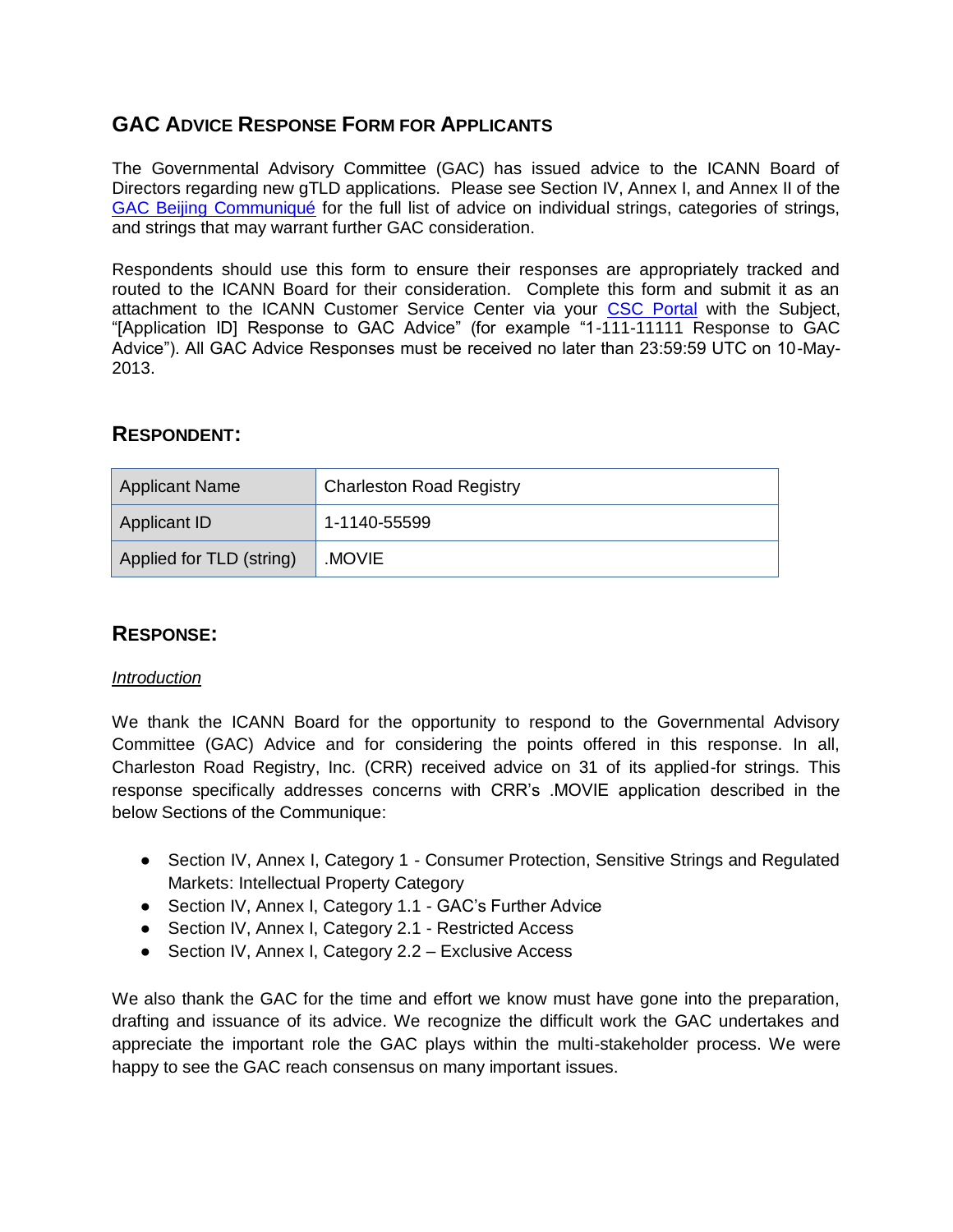CRR has always been and remains very committed to the security and stability of the domain name system as well as the success of the new generic top-level domain (gTLD) program and it is in that spirit that we submit the following response to the GAC Advice.

### *CRR's Response to Category 1 GAC Safeguard Advice for .MOVIE*

CRR's underlying new gTLD business philosophy is that all of our registries operate in a way that is consistent with applicable laws. As stated in our application for .MOVIE, our mission is to help make information universally accessible and useful by extending the utility of the DNS while enhancing the performance, security, and stability of the Internet for users worldwide.

Category 1 safeguard advice suggests the following safeguards should apply to the .MOVIE string under the Intellectual Property category. It is our belief the safeguard advice the GAC has is already addressed in our application for .MOVIE. The following table outlines the GAC's safeguard advice and how our .MOVIE application addresses it.

| #              | <b>Safeguard Advice</b>                                                                                                                                                                         | <b>CRR Response</b>                                                                                                                                                                                                                                                                                                                               |
|----------------|-------------------------------------------------------------------------------------------------------------------------------------------------------------------------------------------------|---------------------------------------------------------------------------------------------------------------------------------------------------------------------------------------------------------------------------------------------------------------------------------------------------------------------------------------------------|
| 1              | Registry's acceptable<br>policy<br>will<br>use<br>require registrants to comply with all<br>applicable laws.                                                                                    | CRR's response to question 28.3, Abuse<br>Policy Rights Reserved, of the Applicant<br>Guidebook explicitly states: "CRR reserves<br>the right to deny, cancel any domain<br>nameit deems necessaryto comply with<br>any applicable laws, government rules or<br>requirements, requests of law enforcement,<br>or any dispute resolution process". |
| $\overline{2}$ | Registry will require registrars to notify<br>registrants of the above requirement.                                                                                                             | CRR will include a provision in its Registry-<br>Registrar Agreement requiring all registrars to<br>notify registrants of this requirement.                                                                                                                                                                                                       |
| 3              | Registry<br>will require<br>registrants<br>with<br>sensitive health and financial data to<br>implement appropriate security measures<br>as defined by applicable law and industry<br>standards. | This advice is not applicable to our .MOVIE<br>application. The .MOVIE TLD targets the<br>screening of movies, many of which would<br>presumably register the movie name as the<br>second level domain name. We do not expect<br>registrants of the .MOVIE TLD to have<br>commercial access to sensitive health and/or<br>financial data.         |
| 4              | relationships<br>Registry<br>will form<br>with<br>self-regulatory<br>relevant<br>regulatory<br>or<br>bodies to mitigate the risk of illegal activity.                                           | CRR will also work with the appropriate<br>industry associations to mitigate the risk of<br>illegal activity.                                                                                                                                                                                                                                     |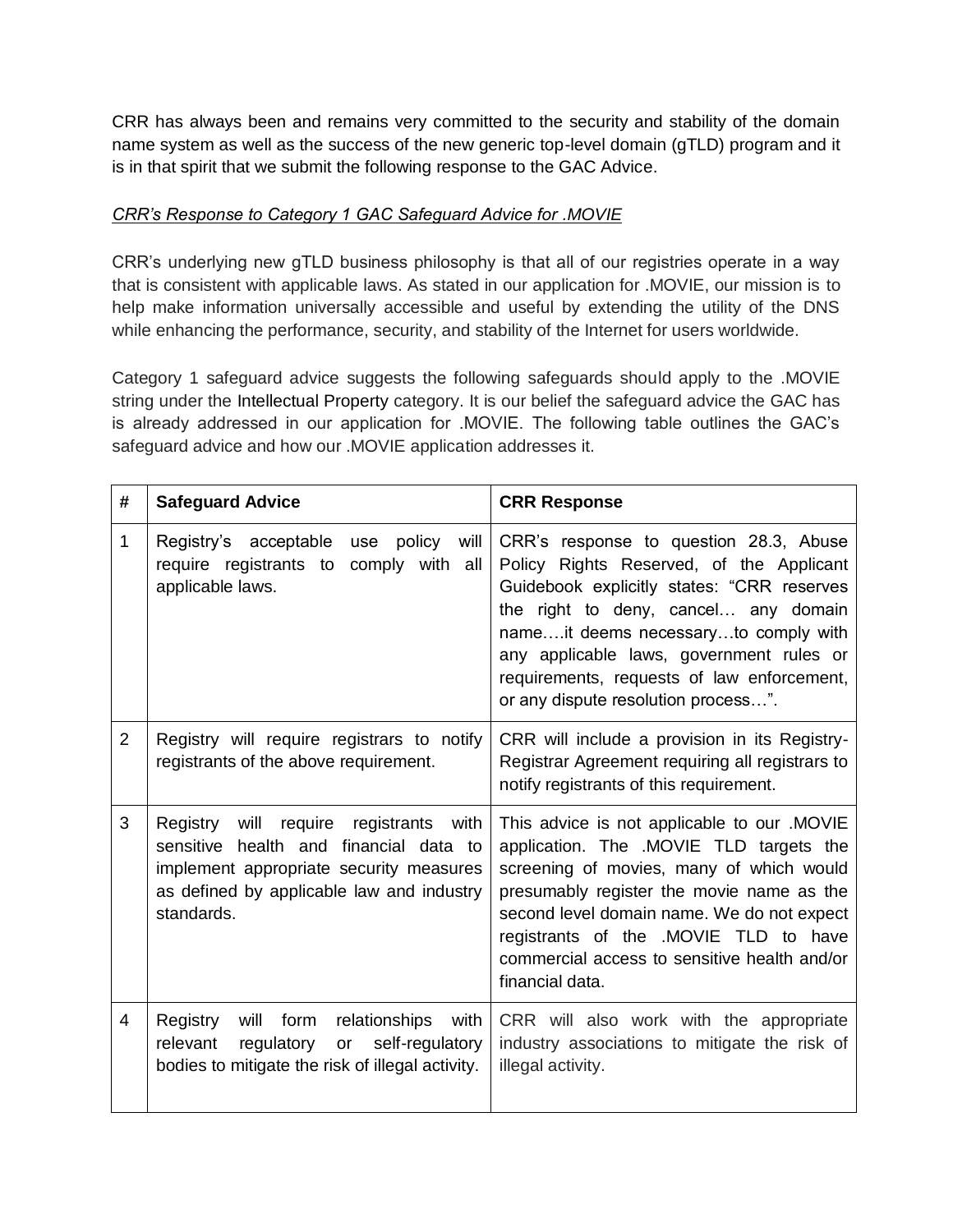| 5 | Registry will require registrants to provide<br>a current point of contact for the reporting<br>of registration abuse, and the contact<br>details for their industry regulatory or self-<br>regulatory authority. | During the registration process, registrants<br>already required to<br>provide<br>both<br>are<br>administrative and technical contacts, and<br>registrants have an ongoing obligation to<br>keep this information current. CRR intends to<br>treat the administrative contact as the point of<br>contact for reporting registration abuse.<br>Additionally, CRR has also taken steps to<br>mitigate issues arising from flawed registrant<br>contact details. CRR's response to question<br>28.8, Abuse Prevention, of the Applicant<br>Guidebook explicitly states: "CRR<br>will<br>registrant<br>information<br>authenticate<br>by<br>providing an email verification link sent to the<br>registrant to confirm its email address. In<br>addition, we will ensure an ongoing ability to<br>contact the registrant via email by confirming<br>the new email address as part of changes<br>affecting the contact information." ~and~<br>"CRR plans to regularly monitor registration<br>accuracy and<br>data<br>for<br>completeness,<br>methods, and<br>employing authentication<br>establishing policies and procedures to<br>address domain names with inaccurate or<br>incomplete WHOIS data." |
|---|-------------------------------------------------------------------------------------------------------------------------------------------------------------------------------------------------------------------|---------------------------------------------------------------------------------------------------------------------------------------------------------------------------------------------------------------------------------------------------------------------------------------------------------------------------------------------------------------------------------------------------------------------------------------------------------------------------------------------------------------------------------------------------------------------------------------------------------------------------------------------------------------------------------------------------------------------------------------------------------------------------------------------------------------------------------------------------------------------------------------------------------------------------------------------------------------------------------------------------------------------------------------------------------------------------------------------------------------------------------------------------------------------------------------------------|
|---|-------------------------------------------------------------------------------------------------------------------------------------------------------------------------------------------------------------------|---------------------------------------------------------------------------------------------------------------------------------------------------------------------------------------------------------------------------------------------------------------------------------------------------------------------------------------------------------------------------------------------------------------------------------------------------------------------------------------------------------------------------------------------------------------------------------------------------------------------------------------------------------------------------------------------------------------------------------------------------------------------------------------------------------------------------------------------------------------------------------------------------------------------------------------------------------------------------------------------------------------------------------------------------------------------------------------------------------------------------------------------------------------------------------------------------|

### *CRR's Response to Category 1.1 GAC's Further Safeguard Advice for .MOVIE and Category 2.1 Safeguard Advice for .MOVIE*

Apart from the safeguards CRR has outlined above in order to address the GAC's specific safeguard advice for Category 1 strings, we also want to point out specific safeguards we have built into our application for the .MOVIE string.

CRR's application for .MOVIE is a "restricted access TLD model". Restricted access TLD model means we have committed to enhanced levels of protection and eligibility verification as part of the registration process for this TLD. Specifically:

- *Registration Process:* Registration criteria will be designed to protect the .MOVIE community.
- *Eligibility Verification Process:* At the time of registration, registrars will be required to verify that each potential registrant is in fact a member of the applied-for community in order to register a second-level domain in .MOVIE. Additionally, CRR reserves the right to adopt certain monitoring measures, including periodic audits, and the right to adopt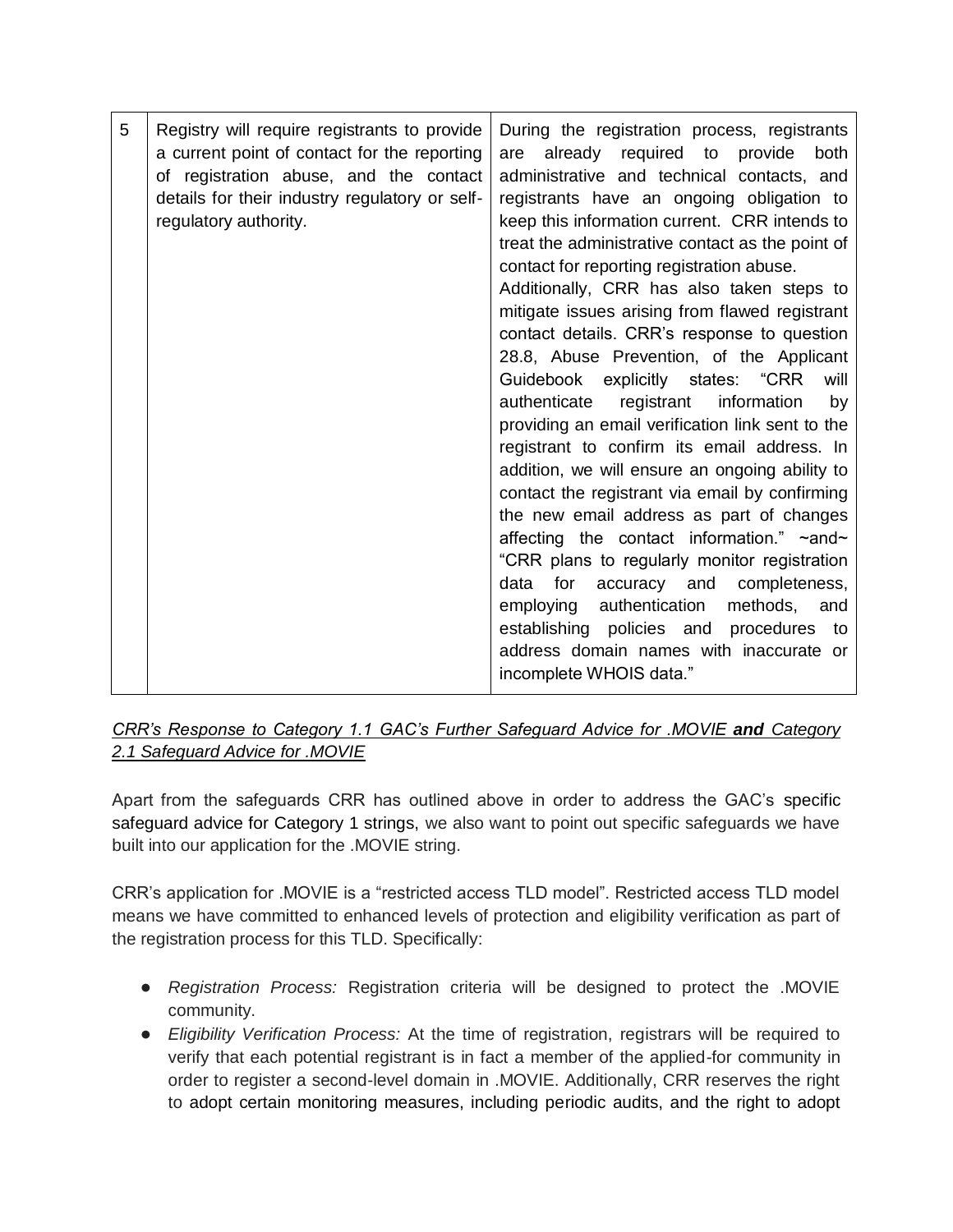enforcement measures, including a request that registrars facilitate a user reporting method to log complaints and⁄or potential instances of misuse within the gTLD.

- *Rights Protection Mechanisms:* As set forth below in our discussion of additional safeguards, CRR is committed to implementing strong and integrated intellectual property rights protection mechanisms which build upon ICANN's required policies while encouraging innovation, competition, and choice on the Internet.
- *Entertainment-Specific Protections:* In addition to the enhanced protections that we will offer for all of CRR's new gTLD registries, certain "entertainment-targeting" registries will require registrars to include language in their registrar-registrant agreement that the registrant must be authorized or licensed to post any copyrighted content.

### *Additional Safeguards Provided for All CRR Applications*

Finally, as part of our commitment to improving the Internet ecosystem through the new gTLD program, CRR seeks to mitigate the problem of abusive registrations and uses of domain names. We recognize that such abuses create security and stability issues for the registry, registrars, and registrants, as well as for users of the Internet in general. Accordingly, CRR will work hand-in-hand with our parent company, Google Inc., to provide a secure Internet space for all of our new gTLD registries, where harmful practices such as phishing, malware, spamming, pharming, and child pornography are not tolerated. Our robust abuse policy will ensure that CRR has the authority to suspend, cancel, or transfer domain names that violate such prohibitions.

In addition, we have worked with the community to develop additional intellectual property rights protection mechanisms that build upon ICANN's requirements, stipulated in the Applicant Guidebook, but still allow for ample competition and choice on the Internet. In addition to the carefully negotiated requirements mandated by ICANN, CRR has committed to double the length of the mandatory Sunrise Period from 30 days to 60 days and to extend the Trademark Claims Service indefinitely for all of our open registries. The recent expansion of the Claims Service that allows up to 50 previously abused strings per Trademark Clearinghouse submission to be included, coupled with our indefinite Claims Service significantly reduce rights holders' burdens by reducing monitoring costs and deterring potential cybersquatters. CRR's commitment to engage in pre-registration verification of potential domain name registrants should further serve to reduce fraudulent practices and to facilitate better communication between the parties to a dispute.

We believe that such measures provide strong safeguards against potential abuse across CRR's registries, and we will continue to maintain an open dialogue with the community as we work on drafting and implementing our policies.

#### *CRR's Response to Category 2.2 - Exclusive Access Safeguard Advice for .MOVIE*